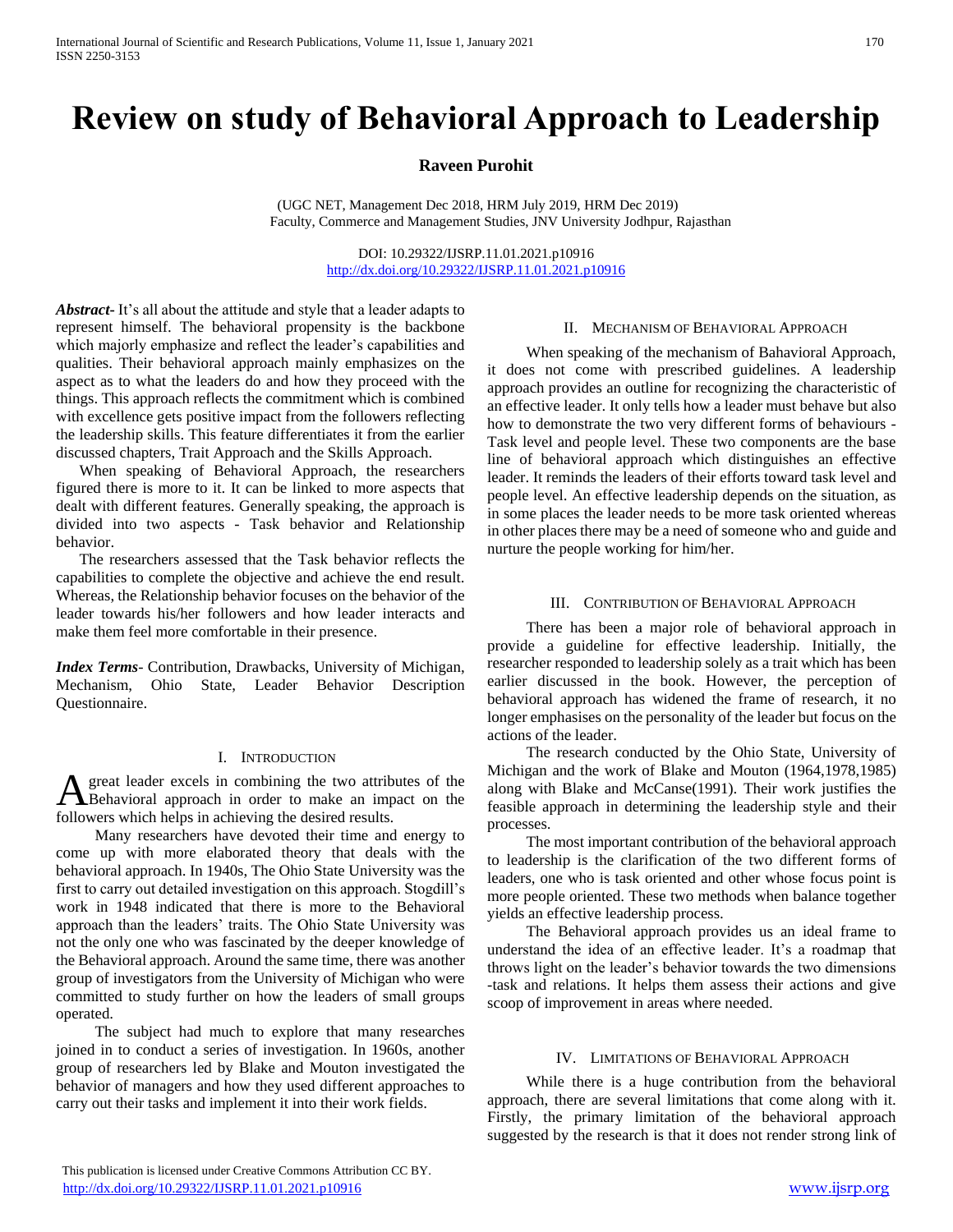the leaders' behavior with the performance outcomes (Bryman-1992; Yukl-1994). The research fails to deliver consistent connection between task and relationship behaviors while providing job satisfaction along with productivity. As per Yukl (1994, Pg. 75), "results from this massive research effort have been mostly contradictory and inconclusive."

 Another drawback of this approach is that it fails to find an all-embracing method that fits every situation. The research reflects inconsistent findings that fails to achieve a universal approach of the leadership behavior.

 The behavioral approach indicates that the successful leadership style is based on high task and high relationship, however, some researchers (like Blake & McCanse -1991; Misumi -1985) indicated that the high task and high relationship approach may be effective but not in all situations, where some situations may call for high task behavior and some may require sensitive and supportive approach. In conclusion, with the progress of the research on the subject, it remains debatable whether the High task and high relationship style is ideal for leadership behavior.

# **Implementation**

 It is an effortless process to implement behavioral approach at all levels of institutions. It enables the managers to evaluate their own behavior and determine whether their approach is correct or not and how they can change their approach for the betterment at all levels. The behavioral approach acts a mirror reflecting the most basic image, showing how they are doing as a leader and giving a review of their performance.

 For effective leadership, there are numerous training and development programs that are designed to help implement the behavioral approach. The basic design of these programs is to help assess the leaders' task and relationship behavior which is done through a questionnaire.

 A good instance of the training and development that solely deals with leadership approach is Blake and Mouton's Leadership Grid. Seminars that focus on leadership Grid deal with the expanding the productivity, building self-confidence and improving employee satisfaction. These seminars offer selfevaluation, small-group experiences where a detailed analysis and assessment takes place that allows the manager to incorporate the effective leadership skills.

 Behavioral approach is the base for many training and development programs that focus on the effectiveness and productivity of the leader.

# **Leadership as a Tool**

 Researcher along their journey to understand the behavioral patterns of leaders have used many different tools where the most frequently used methods have been the Leader Behavior Description Questionnaire (LBDQ) (Stogdill, 1963) and the Leadership Grid (Blake & McCanse, 1991). The two methods provide a frame that gives a level of understanding towards a leader's approach to task and people. LBDQ is a design that is basically used for research work and has come into extensive use since 1960s. Leadership Grid is a design that is particularly used for training and development and continues to be used till date for training managers, support staff and supervisors in the leadership programs.

 For finer understanding of how a leadership behavior are studied and to assess one's own behavior, a leadership behavior questionnaire is added to this section to increase your understanding of the study. The questionnaire comprises of 20 items/questions that help in assessing the two approaches: task oriented and relationship oriented. Going through the items of the Leadership behavior questionnaire will help you in understanding your own leadership behavior.

# **Leadership Behavior Questionnaire Directions:**

 Going through each item one by one and think about how frequently you/the person to be evaluated engages in the stated behavior. Circle the specific item if you engage in the activity and rate yourself according to the given options.

**Option:1** (Never), 2 (Frequently), 3 (Occasionally), 4 (Often), **5**  (Always)

| 1.               | Helps team members to get<br>along with each other.        | 1              | $\overline{2}$ | 3              | $\overline{4}$ | 5              |
|------------------|------------------------------------------------------------|----------------|----------------|----------------|----------------|----------------|
| 2.               | Adopts a friendly approach                                 | $\mathbf{1}$   | $\overline{2}$ | 3              | $\overline{4}$ | 5              |
|                  | towards members of the group.                              |                |                |                |                |                |
| 3.               | Sets standards of performance                              | $\mathbf{1}$   | $\overline{2}$ | $\overline{3}$ | $\overline{4}$ | $\overline{5}$ |
| 4.               | for each member of the group.<br>Acts in a predictable way | $\mathbf{1}$   | $\overline{2}$ | 3              | $\overline{4}$ | 5              |
|                  | towards the group members.                                 |                |                |                |                |                |
| $\overline{5}$ . | Maintain<br>active                                         | $\overline{1}$ | $\overline{2}$ | $\overline{3}$ | $\overline{4}$ | $\overline{5}$ |
|                  | communication<br>level<br>with                             |                |                |                |                |                |
|                  | group members.                                             |                |                |                |                |                |
| 6.               | Encourage group members to                                 | $\mathbf{1}$   | $\overline{2}$ | $\overline{3}$ | $\overline{4}$ | $\overline{5}$ |
|                  | perform efficiently                                        |                |                |                |                |                |
| $\overline{7}$ . | Appreciates and<br>encourage                               | $\mathbf{1}$   | $\overline{2}$ | $\overline{3}$ | $\overline{4}$ | 5              |
|                  | suggestions made by others.                                |                |                |                |                |                |
| 8.               | Shows concern towards other                                | $\mathbf{1}$   | $\overline{2}$ | $\overline{3}$ | $\overline{4}$ | 5              |
|                  | people's well-being.                                       |                |                |                |                |                |
| 9.               | Flexible<br>while<br>making                                | $\mathbf{1}$   | $\overline{2}$ | $\overline{3}$ | $\overline{4}$ | 5              |
|                  | decisions.                                                 |                |                |                |                |                |
| 10.              | Makes others feel comfortable                              | $\mathbf{1}$   | $\overline{2}$ | $\overline{3}$ | $\overline{4}$ | 5              |
|                  | in the group.                                              |                |                |                |                |                |
| 11.              | Defines role responsibilities for                          | 1              | $\overline{2}$ | 3              | $\overline{4}$ | 5              |
|                  | each group member.                                         |                |                |                |                |                |
| 12.              | Provides a structure to how the                            | $\mathbf{1}$   | $\overline{2}$ | 3              | $\overline{4}$ | 5              |
|                  | work has to be done.                                       |                |                |                |                |                |
| 13.              | Gives suggestions on how to                                | 1              | $\overline{2}$ | 3              | $\overline{4}$ | 5              |
|                  | solve problems.                                            |                |                |                |                |                |
| 14.              | Clarifies his/her own role in the                          | $\mathbf{1}$   | $\overline{2}$ | $\overline{3}$ | $\overline{4}$ | 5              |
|                  | group.                                                     |                |                |                |                |                |
| 15.              | Opens up about the thoughts                                | $\mathbf{1}$   | $\overline{2}$ | 3              | $\overline{4}$ | 5              |
|                  | and feelings to group members.                             |                |                |                |                |                |
| 16.              | Clarifies his/her perspective to                           | 1              | $\overline{2}$ | 3              | $\overline{4}$ | 5              |
|                  | others.                                                    |                |                |                |                |                |
| 17.              | Develops a plan of action for                              | $\mathbf{1}$   | $\overline{2}$ | 3              | $\overline{4}$ | 5              |
|                  | the group members.                                         |                |                |                |                |                |
| 18.              | Gives<br>instructions<br>to<br>group                       | $\mathbf{1}$   | $\overline{2}$ | $\overline{3}$ | $\overline{4}$ | $\overline{5}$ |
|                  | members on what<br>they<br>are                             |                |                |                |                |                |
|                  | supposed to do.                                            |                |                |                |                |                |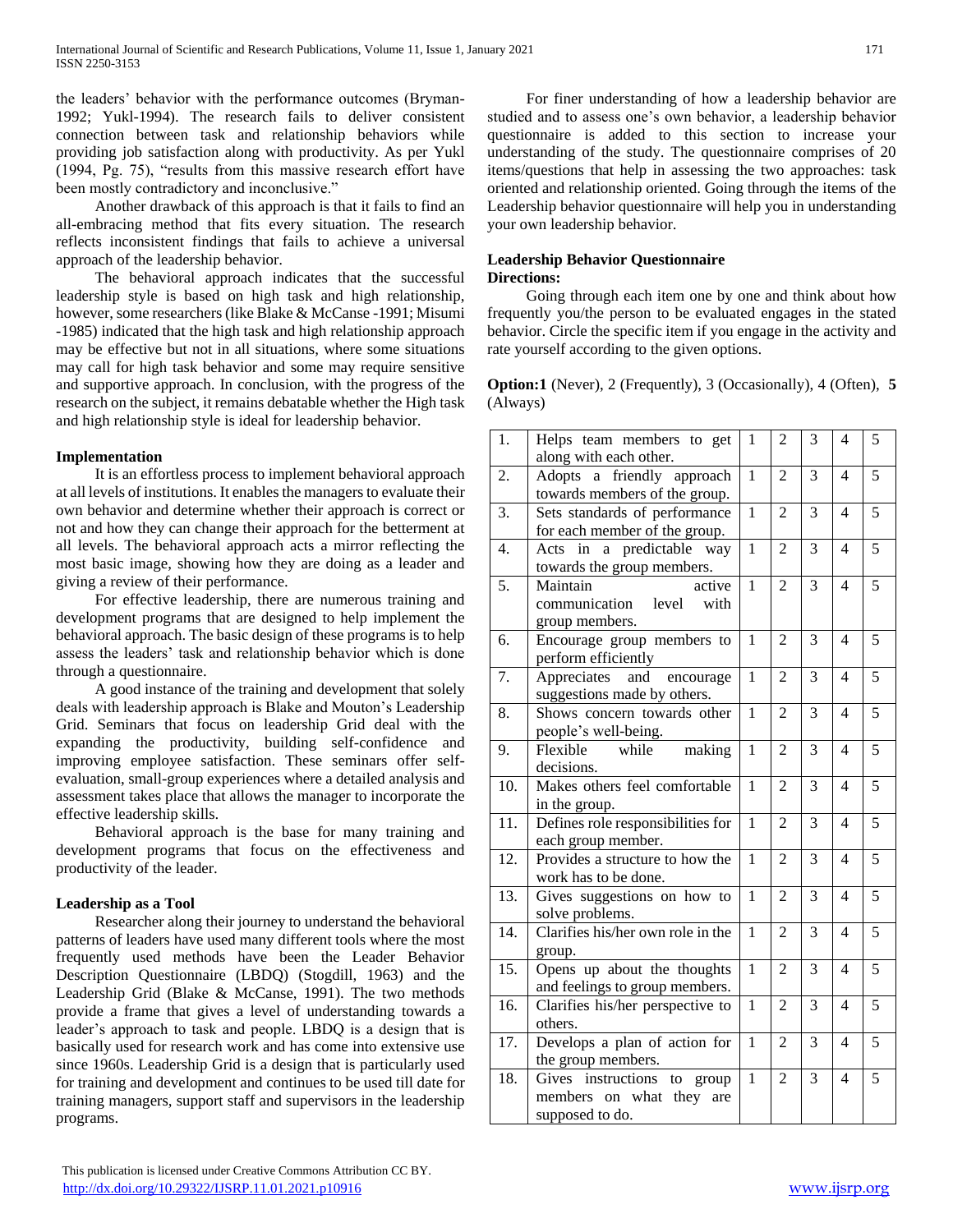| Treats others fairly.                                     |  |  |  |
|-----------------------------------------------------------|--|--|--|
| Provides a standard for what is<br>expected of the group. |  |  |  |

# **Score Card:**

The leadership Behavior Questionnaire is a design that measures a leader's style based on task and relationship. Assess yourself on the questionnaire by doing the following:

- 1. Adding the responses on the odd-numbered items will give you the task score.
- 2. Adding the responses on the even-numbered items will give you the relationship score.

Total scores: Task: \_\_\_\_\_\_\_\_\_\_\_\_\_\_\_\_ Relationship:

#### **Scoring card explanation:**

45–50: Very high 40–44: High 35–39: Moderately high 30–34: Moderately low 25–29: Low

10–24: Very low

\_\_\_\_\_\_\_\_\_\_\_\_

 The score received for the Task segment refers to the level at which you help the others by identifying and providing their roles and letting them know what is expected of them. It narrates your tendencies to be task oriented when in leader's shoe. The score received for the Relationship segment refers to the level you create to make your subordinates feel better about themselves and with each other in the group. It reflects on how people oriented you are.

 The results that you achieve on the Leadership Behavior Questionnaire provides you with an answer to whether you are Task oriented or People oriented. It describes the approach that you choose to adopt when in leading position. It suggests, what you score is your leadership style. It answers a few basic questions like, whether you are more likely to lead the team with more importance to task or to relationship? Once you receive the results of the Leadership behavioral Questionnaire, there's an important question to ask, if there are ways to change your behavior to shift and focus on other approach.

 To know about your own style of leadership, you may want to have the questionnaire filled by a few of your group members based on their perception of you as a leader. This will provide additional data to relate to with your own results.

#### V. SUMMARY

 The Behavioral approach is prominently contrasting to trait and skills approach towards leadership, reason being that behavioral approach deals with what the leaders do instead of who they are. It's more to do with the behavior than to the do with the person. The approach suggests two primary style of behaviors: Task oriented and Relationship oriented. How the leaders make use of the two behavioral approaches to influence the people is the main focus point of the behavioral approach.

 The behavioral approach emerged from three different researches concluded by Ohio State Studies (1945s), the University of Michigan (1950s) and the research done by Blake and Mouton on the Leadership Grid (1964).

#### **REFERENCES**

- [1] Blake, R. R., & McCanse, A. A. (1991). Leadership dilemmas: Grid solutions. Houston,TX: Gulf Publishing Company.
- [2] Blake, R. R., & Mouton, J. S. (1964). The Managerial Grid. Houston, TX: Gulf Publishing Company.
- [3] Blake, R. R., & Mouton, J. S. (1978). The new Managerial Grid. Houston, TX: Gulf Publishing Company.
- [4] Blake, R. R., & Mouton, J. S. (1985). The Managerial Grid III. Houston, TX: Gulf Publishing Company.
- [5] Bowers, D. G., & Seashore, S. E. (1966). Predicting organizational effectiveness with a four-factor theory of leadership. Administrative Science Quarterly, 11, 238–263.
- [6] Bryman, A. (1992). Charisma and leadership in organizations. London: Sage.
- [7] Cartwright, D., & Zander, A. (1960). Group dynamics research and theory. Evanston, IL: Row, Peterson.
- [8] Hemphill, J. K., & Coons, A. E. (1957). Development of the Leader Behavior
- [9] Description Questionnaire. In R. M. Stogdill & A. E. Coons (Eds.), Leader behavior: Its description and measurement (Research Monograph No. 88). Columbus:Ohio State University, Bureau of Business Research.
- [10] Kahn, R. L. (1956). The prediction of productivity. Journal of Social Issues, 12, 41–49.
- [11] Katz, D., & Kahn, R. L. (1951). Human organization and worker motivation. In L. R. Tripp (Ed.), Industrial productivity (pp. 146–171). Madison, WI: Industrial Relations Research Association.
- [12] Likert, R. (1961). New patterns of management. New York: McGraw-Hill.
- [13] Likert, R. (1967). The human organization: Its management and value. New York: McGraw-Hill.
- [14] Misumi, J. (1985). The behavioral science of leadership: An interdisciplinary Japanese research program. Ann Arbor: University of Michigan Press.
- [15] Peter G. Northouse. Leadership theory and practice, seventh edition: Western Michigan University.
- [16] Stogdill, R. M. (1948). Personal factors associated with leadership: A survey of the literature. Journal of Psychology, 25, 35–71.
- [17] Stogdill, R. M. (1963). Manual for the Leader Behavior Description Questionnaire form XII. Columbus: Ohio State University, Bureau of Business Research.
- [18] Stogdill, R. M. (1974). Handbook of leadership: A survey of theory and research. New York: Free Press.
- [19] Yukl, G. (1994). Leadership in organizations (3rd ed.). Englewood Cliffs, NJ: Prentice Hall.

#### AUTHORS

**First Author** – Raveen Purohit (UGC NET, Management Dec 2018, HRM July 2019, HRM Dec 2019), Faculty, Commerce and Management Studies, JNV University Jodhpur, Rajasthan